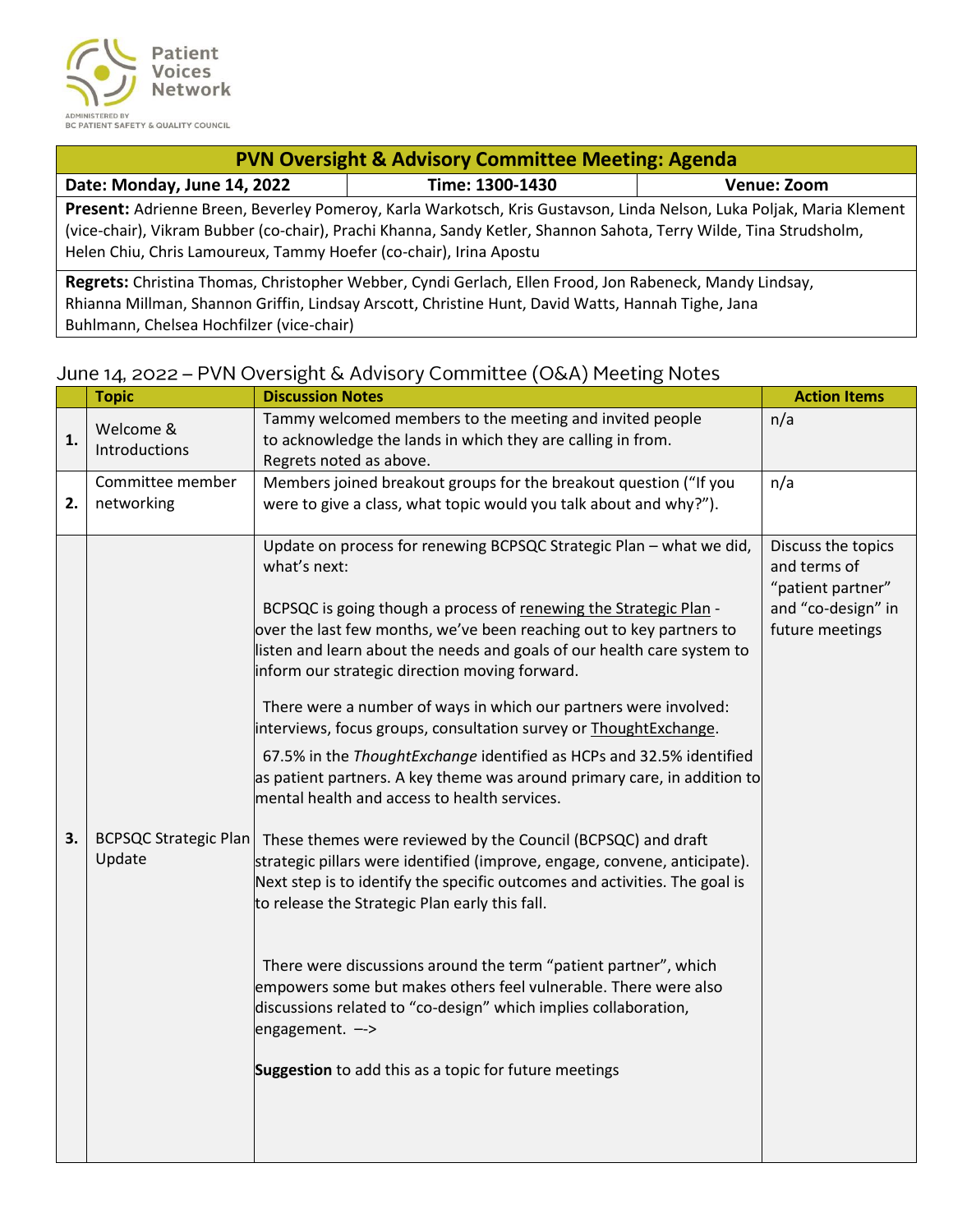

| 4. | <b>Provincial Patient</b><br>Engagement<br>Meeting | Update on meeting held with PE leaders across BC - Fraser Health,<br>First Nations Health Authority, Interior Health, Providence Health,<br>Vancouver Coastal, Vancouver Island and PHSA.<br>This allowed members of the patient and public engagement team<br>to share about the strategic planning process, where we are at and to<br>talk about emerging priorities. It was also an opportunity for them to<br>share how the patient engagement landscape in their organizations.<br>There were suggestions how the Council can better support the HC<br>partners, including standardizing patient partner honorarium, or<br>standardize the onboarding process for patient partners to<br>committees and advisory groups. Other suggestions: support more<br>patient journey mapping (to better understand the care journey) and<br>diversifying the network (to have access to a more diverse network<br>pool).<br>Discussions around the Council's role to continue to be leaders in<br>patient engagement and build the case/need for the patient<br>engagement in the province, to continue to tie patient engagement<br>to improved patient experience and health care improvement. | n/a |
|----|----------------------------------------------------|----------------------------------------------------------------------------------------------------------------------------------------------------------------------------------------------------------------------------------------------------------------------------------------------------------------------------------------------------------------------------------------------------------------------------------------------------------------------------------------------------------------------------------------------------------------------------------------------------------------------------------------------------------------------------------------------------------------------------------------------------------------------------------------------------------------------------------------------------------------------------------------------------------------------------------------------------------------------------------------------------------------------------------------------------------------------------------------------------------------------------------------------------------------------------------------------|-----|
|    |                                                    | Resources on engaging patients:<br><b>PVN</b> - A Guide to Patient Engagement<br>BCCDC - http://www.bccdc.ca/resource-<br>gallery/Documents/PEEP%20Best%20Practice%20Guidelines.pdf<br><b>BCMHSUS</b> - Patient and Family Engagement Framework<br>BC Renal - http://www.bcrenal.ca/about/accountability/patient-and-<br>family-engagement/resources<br>Canadian Institutes of Health Research - https://cihr-<br>irsc.gc.ca/e/45851.html                                                                                                                                                                                                                                                                                                                                                                                                                                                                                                                                                                                                                                                                                                                                                    |     |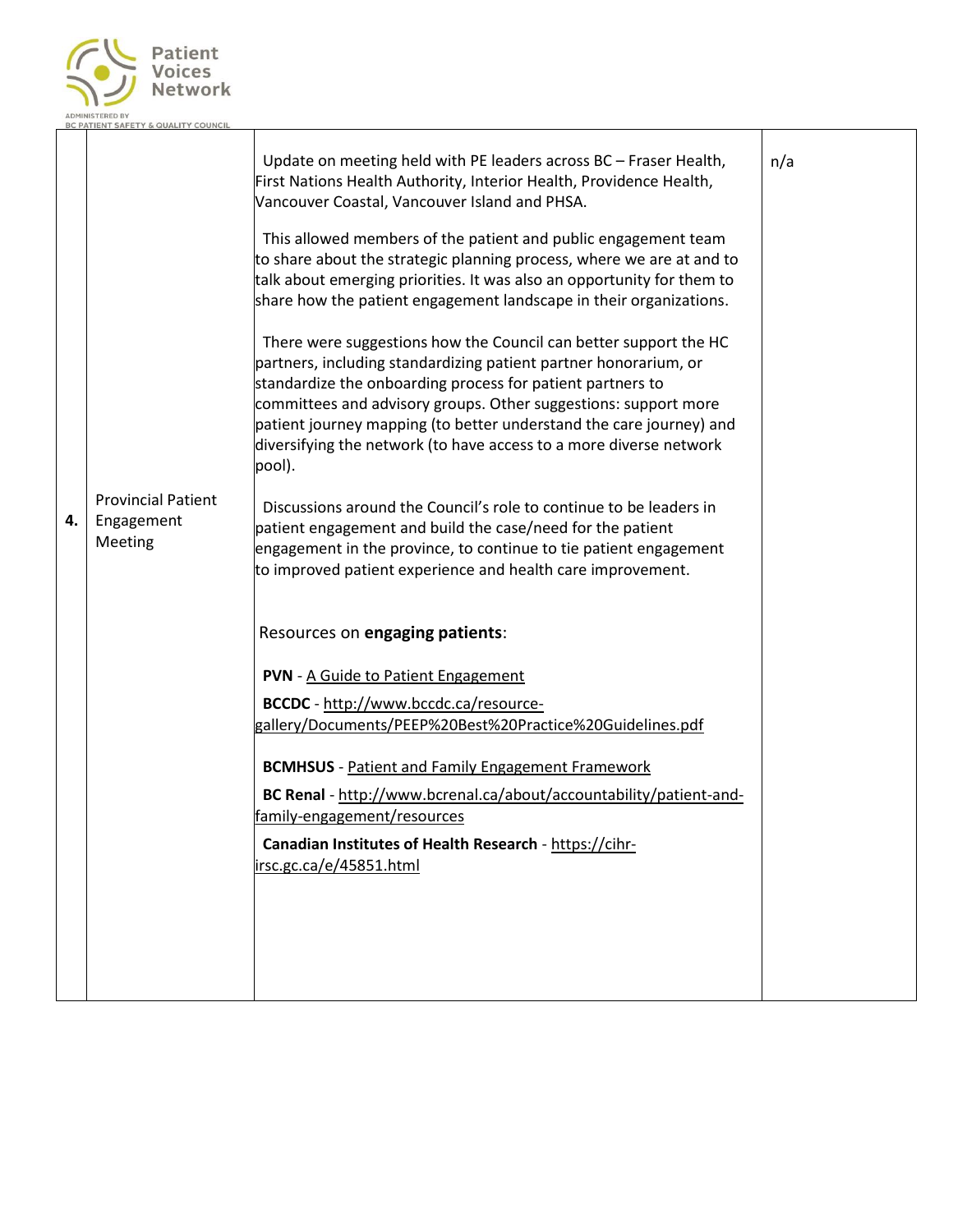

| 5. | <b>QF Update and Debrief</b> | Update and discussion - Maria shared info about the Quality Forum<br>2022, the annual conference that brings together British Columbia's<br>health care community to share and discuss how to improve quality<br>across the continuum of care.<br>Takeaway message: Personal growth (as a patient partner), networking website.<br>in-person, amazing learning opportunities; lots of acknowledgements of<br>the patient partners' work and involvement<br>Watch for the QF recordings here<br>QF Program Guide 2022                                                                                                                                                                                                                                                                                                                                                                                                                                                                                                                                                                                                                                                                            | Tammy to send an<br>email to the O&A<br>group when the QF<br>2023 opportunity will<br>be posted on the PVN |
|----|------------------------------|-------------------------------------------------------------------------------------------------------------------------------------------------------------------------------------------------------------------------------------------------------------------------------------------------------------------------------------------------------------------------------------------------------------------------------------------------------------------------------------------------------------------------------------------------------------------------------------------------------------------------------------------------------------------------------------------------------------------------------------------------------------------------------------------------------------------------------------------------------------------------------------------------------------------------------------------------------------------------------------------------------------------------------------------------------------------------------------------------------------------------------------------------------------------------------------------------|------------------------------------------------------------------------------------------------------------|
| 6. | O&A Terms and<br>Recruitment | Update provided on terms coming to an end and recruitment process -<br>we do have 2 vacancies right now on the HCP side.<br>For patient partners, there are 4 terms coming up in October so this is<br>yet to be determined if terms will be renewed (for an additional 2<br>years) or new members will step in to fill the positions                                                                                                                                                                                                                                                                                                                                                                                                                                                                                                                                                                                                                                                                                                                                                                                                                                                           | Tammy and Irina to<br>check with the 4 PPs<br>whose<br>term<br>will<br>expire in October                   |
| 7. | Open Space                   | Vikram provided an opportunity for members to raise relevant topics<br>not covered in the agenda.<br>Participants shared about:<br>Kootenay Boundary Patient Advisory Committee - about 15<br>participants meet regularly and put in recommendations for the<br>2023 budgeting to provide extra funding for patient training, grants<br>education, etc.<br>SPOR Evidence Alliance, (a national funded program) - they fund<br>patient-initiated project and allow patients to submit ideas and<br>evidence (as opposed to the researchers delivering the info). Their<br>committee decides which topics are relevant and researchers help<br>patient partners research their topic<br>Last year they funded 3 patient projects, for example "The<br>intersection of Trauma and Grief"). This year they are supporting<br>10 patient-initiated projects<br>Patient and Public Topic Suggestions:<br>https://sporevidencealliance.ca/submit-a-request/for-<br>patients-call-for-topics/<br>The importance of evaluation (of the projects and of the patient<br>engagements themselves) - to determine if patient engagements<br>are successful. Making sure there is an evaluation plan in place. | n/a                                                                                                        |